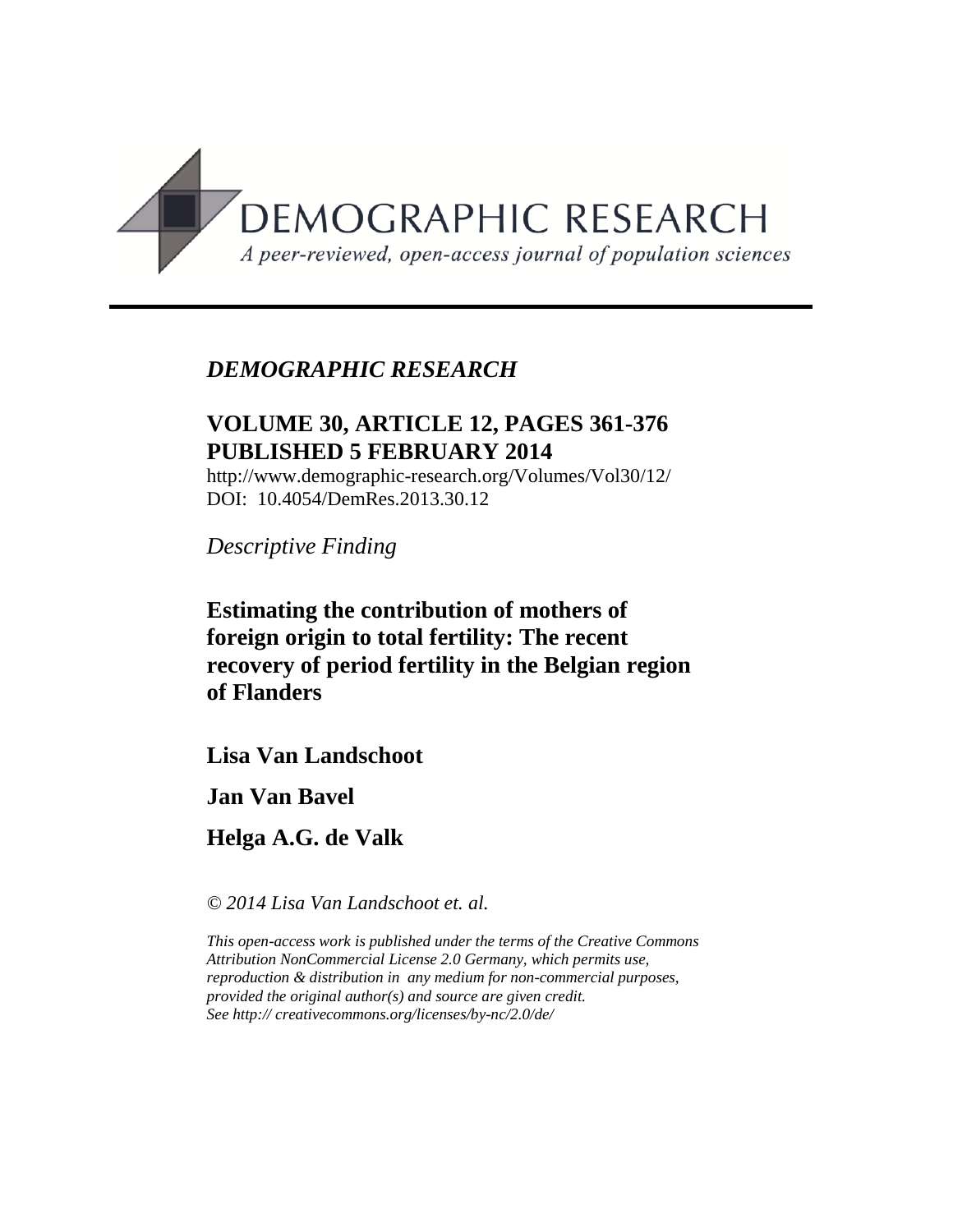# **Table of Contents**

| 1              | Introduction                            | 362 |
|----------------|-----------------------------------------|-----|
| 2              | Migration context and migrant fertility | 363 |
| 3              | Data and methods                        | 365 |
| $\overline{4}$ | Results                                 | 366 |
| 5              | Summary and discussion                  | 372 |
|                | References                              | 374 |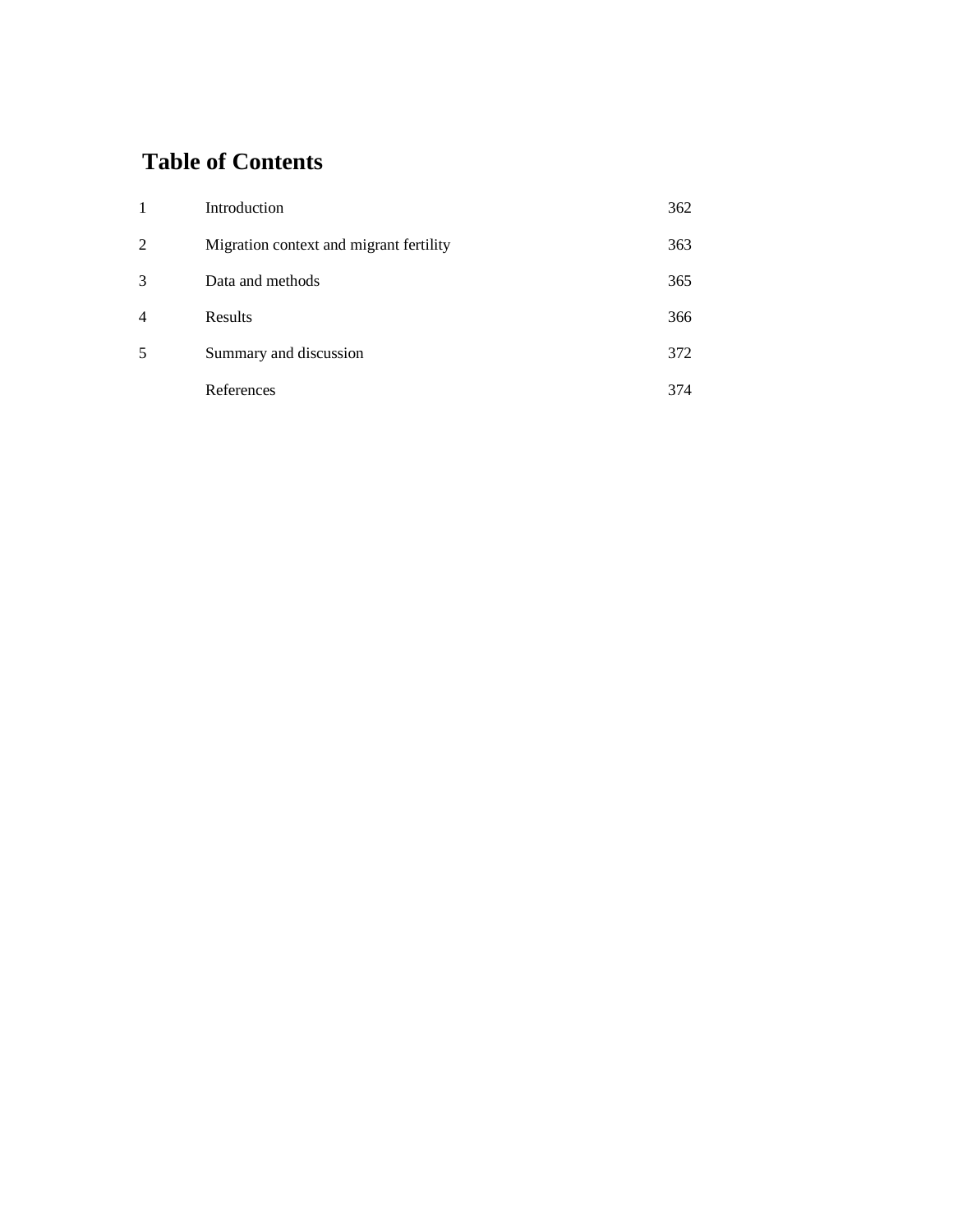# **Estimating the contribution of mothers of foreign origin to total fertility: The recent recovery of period fertility in the Belgian region of Flanders**

**Lisa Van Landschoot<sup>1</sup> Jan Van Bavel<sup>2</sup> Helga A.G. de Valk<sup>3</sup>**

### **Abstract**

#### **BACKGROUND**

Since the early  $21<sup>st</sup>$  century, period total fertility has been recovering from (very) low levels in many European countries. This trend is partly attributable to the end of the postponement of childbearing. The question has risen, however, to what extent this recovery is also related to the changing ethnic composition of European populations.

### **OBJECTIVE**

In this paper, we investigate to what extent the population of foreign origin contributed to the recent (2001/2008) recovery of period fertility in the Belgian region of Flanders.

#### **METHODS**

 $\overline{a}$ 

We use data from the Flemish Family and Child Care Agency for calculating time trends in the share of births to foreign origin groups. We furthermore propose a counterfactual method that allows us to assess indirectly the role played by births to women of foreign origin in the recent recovery of fertility.

#### **RESULTS AND CONCLUSION**

Overall, we find that births to women of foreign origin have made increasingly important contributions to the number of children born in the Flemish region: between 2001 and 2008, the share of births to women of foreign origin grew from 16% to 20%. Nevertheless, the results from our counterfactual fertility analysis indicate that the recovery of fertility in Flanders would have occurred even in the absence of any births

<sup>&</sup>lt;sup>1</sup> Vrije Universiteit Brussel, Interface Demography; Pleinlaan 2, 1030 Brussels (Belgium). Phone:  $+322$  614 81 36. E-Mail: Lisa.Van.Landschoot@vub.ac.be.

<sup>2</sup> Vrije Universiteit Brussel, Interface Demography. University of Leuven, Centre for Sociological Research: E-Mail: Jan.VanBavel@soc.kuleuven.be.

<sup>3</sup> Vrije Universiteit Brussel, Interface Demography. Netherlands Interdisciplinary Demographic Institute: E-Mail: valk@nidi.nl.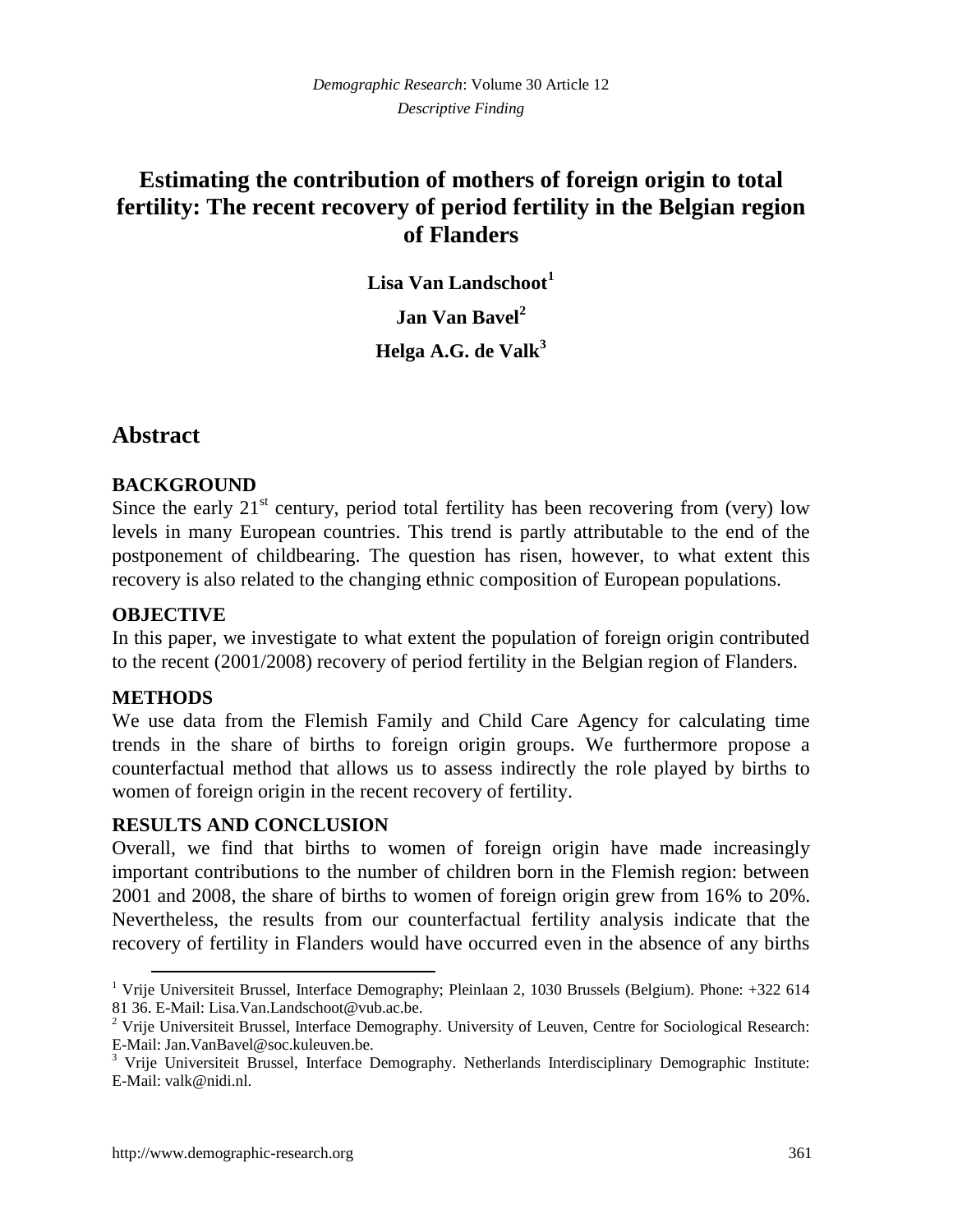to women of foreign origin. The recovery can in large part be attributed to births among the native Belgian population.

### **1. Introduction**

Following the baby boom and the subsequent baby bust, period fertility had dipped to all-time low levels in Europe by the 1990s. In a number of Southern European as well as Central and Eastern European countries, period total fertility rates (PTFR) fell below 1.3 (Kohler, Billari, and Ortega 2002). In many Western European countries, fertility levels remained slightly higher, but a number of these countries also experienced alltime lows (Coleman 2006, Sobotka 2004). In the beginning of the  $21<sup>th</sup>$  century, however, the PTFR recovered in most European countries (Goldstein, Sobotka, and Jasilioniene 2009).

In the literature, three main explanations for this fertility recovery have been proposed. First, scholars have noted that the process of the postponement of childbearing has come to an end in a number of countries. This development was analyzed in detail in a paper by Goldstein, Sobotka, and Jasilioniene (2009). A second possible explanation was suggested by Toulemon, Pailhé, and Rossier (2008). In their paper, they attributed the relatively high and stable fertility in France to the active family policies the country implemented after World War II. To the extent that similar policies have been adopted in other countries, these policies may have contributed to the recovery of fertility. Third, some studies have linked the resurgence of fertility to the recent increase in the share of non-European migrants among European populations (Goldstein, Sobotka, and Jasilioniene 2009, Sobotka 2008). These scholars have argued that migration has become an important factor in demographic change, and has been the main source of recent population growth in many European countries (Coleman 2006). As migrant women from certain non-Western countries typically have higher fertility levels than native European women, their childbearing patterns may have an impact on period fertility in Europe (Fokkema et al. 2008, Sobotka 2008).

This paper builds on this last explanation, and examines the contribution of births to women of foreign origin to the recent recovery of PTFR in the Belgian region of Flanders. We use the term "foreign origin" to describe all women who have a migrant background (i.e., the woman was either born abroad herself or she had one parent who was born abroad), irrespective of whether the women are currently Belgian nationals. We analyze their contribution by applying two complementary strategies. First, we analyze how the number of births in Flanders evolved between 2001 and 2008 by the nationalities of the mothers. Second, we introduce an approach that allows us to assess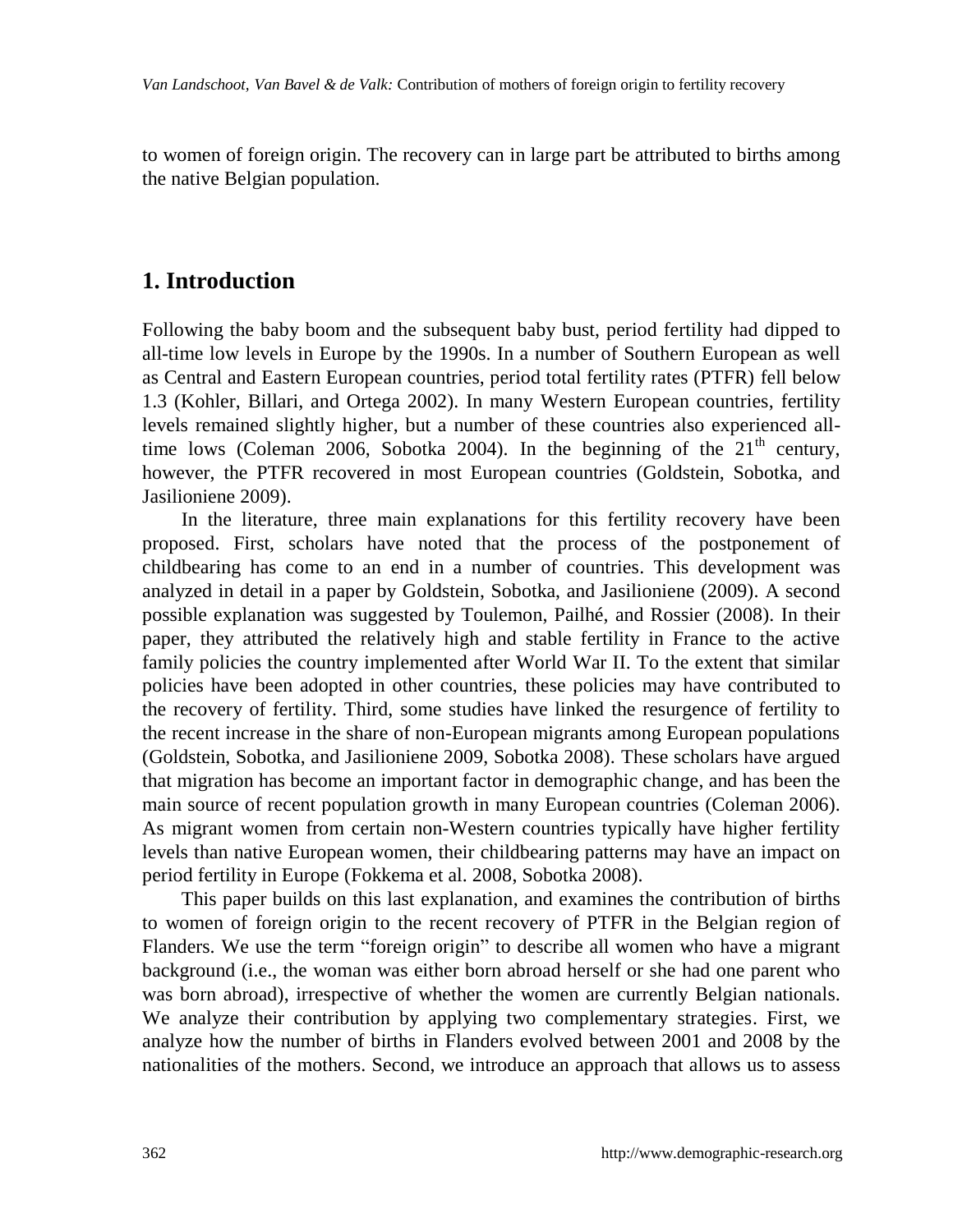indirectly the impact of births to women of foreign origin in a context in which statistics are based on nationality rather than origin, and the data needed to calculate conventional fertility rates for groups by descent are lacking. Our suggested counterfactual approach enables us to estimate how fertility rates would have evolved in the absence of births to women of foreign origin (including women both with and without Belgian nationality).

### **2. Migration context and migrant fertility**

The history of migration to Belgium is varied, as the migrants entering Belgium have come from different countries and have had a wide range of reasons for migration. Like a number of other Western European countries, Belgium recruited guest workers to fill industrial jobs after World War II. Many of these migrants came from Southern Europe and the Mediterranean region. Most were men who were later joined by their families. Family formation remains important for these groups even today (Timmerman, Vanderwaeren, and Crul 2003). In addition, a substantial share of migrants to Belgium come from the former Belgian colony of Congo. Still others entered the country as refugees. Belgium has also been experiencing a large and stable inflow of European migrants. In general, Belgium has had a positive migration balance (of foreigners), with yearly net migration rising from 23,427 in 1990 to 64,489 in 2007 (FOD Economie K.M.O., Middenstand en Energie 2013a).

This migration history is reflected in the migrant population currently residing in the country. In the Flemish (northern) region of Belgium, we find a large share of European migrants among the foreign population, particularly migrants from France, Italy, and the Netherlands. Migrants from Turkey and Morocco are the largest non-Western group in the Flemish region (Centrum voor gelijkheid van kansen en voor racismebestrijding 2012).

The official stock statistics on the Belgian population distinguish only between residents with Belgian and foreign nationality. Based on these statistics, Table 1 illustrates the evolution of women in Flanders by nationality. In 2001, slightly more than three million women were living in the Flemish region. Around 4.4% of this population, or 133,406 women, were of foreign nationality. Of this group, 39.9% were French, Italian, or Dutch; and 23.4% were Turkish or Moroccan. In 2008, the respective percentages were 40.4% and 13.4% out of a total of 170,839 women of foreign nationality, or 5.5% of the total female population in Flanders.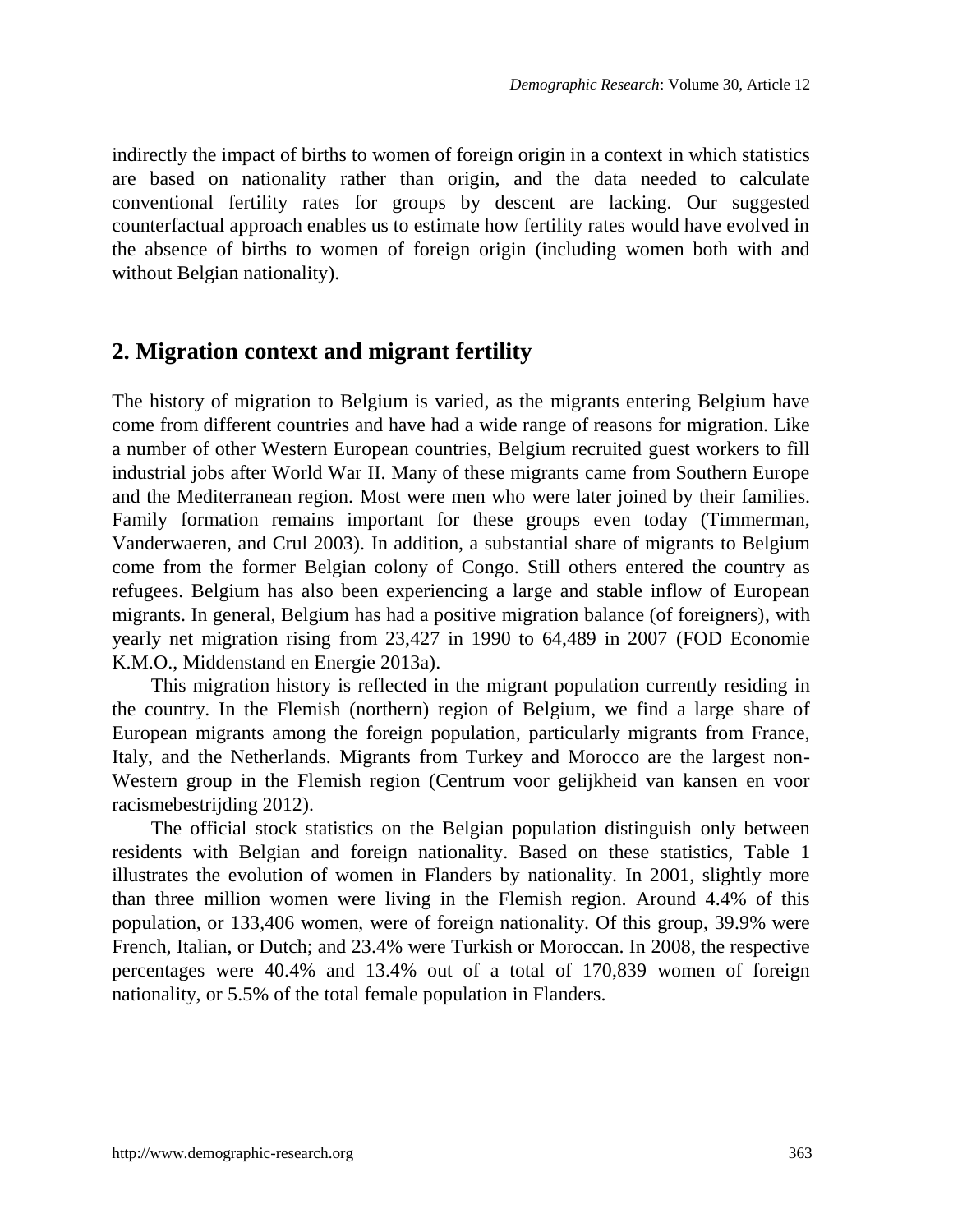|                                                    | Year      |           |           |           |           |           |                 |           |  |
|----------------------------------------------------|-----------|-----------|-----------|-----------|-----------|-----------|-----------------|-----------|--|
| <b>Nationality</b>                                 | 2001      | 2002      | 2003      | 2004      | 2005      | 2006      | 2007            | 2008      |  |
| Total female population                            | 3,017,612 | 3,027,715 | 3,038,995 | 3,049,384 | 3,063,336 | 3.081.104 | 3,100,377       | 3,121,644 |  |
| Belgian nationality                                | 2,844,206 | 2,897,253 | 2.905.912 | 2,911,702 | 2,920,466 | 2,929,478 | 2.940.000       | 2,950,805 |  |
| Foreign nationality                                | 133.406   | 130.462   | 133.083   | 137.682   | 142.870   | 151,626   | 160.377         | 170,839   |  |
| % Foreign population in<br>total female population | 4.4%      | 4.3%      | 4.4%      | 4.5%      | 4.7%      | 4.9%      | 5.2%            | 5.5%      |  |
| Foreign nationality: main<br>countries of origin   |           |           |           |           |           |           |                 |           |  |
| France                                             | 8.367     | 8,468     | 8,547     | 8,593     | 8,743     | 8,872     | $\cdot^{\star}$ | 9,334     |  |
| Italy                                              | 10,193    | 10,071    | 10,009    | 9,809     | 9,722     | 9,623     | .*              | 9,498     |  |
| The Netherlands                                    | 34,685    | 36,329    | 38,193    | 40,059    | 41,949    | 44,404    | .*              | 50,181    |  |
| Total                                              | 53,245    | 54,868    | 56,749    | 58,461    | 60,414    | 62,899    | $\cdot^{\star}$ | 69,013    |  |
| % within foreign<br>population                     | 39.9%     | 42.1%     | 42.6%     | 42.5%     | 42.3%     | 41.5%     |                 | 40.4%     |  |
| Turkey                                             | 14,133    | 11,009    | 10,286    | 10,038    | 9,708     | 9,657     | $\cdot^{\star}$ | 9,741     |  |
| Morocco                                            | 17.099    | 13,640    | 12,608    | 12.650    | 12,795    | 12,839    | $\cdot^*$       | 13,195    |  |
| Total                                              | 31,232    | 24,649    | 22,894    | 22,688    | 22,503    | 22,496    | $\cdot^*$       | 22,936    |  |
| % within foreign<br>population                     | 23.4%     | 18.9%     | 17.2%     | 16.5%     | 15.8%     | 14.8%     |                 | 13.4%     |  |

#### **Table 1: Female population in the Flemish region by nationality, 2001-2008**

*Source*: Nationaal Instituut voor de Statistiek (2000, 2003a, 2003b), Algemene Directie Statistiek en Economische Informatie (2004), FOD Economie Algemene Directie Statistiek en Economische Informatie (2007, 2008, 2009), FOD Economie K.M.O.,

Middenstand en Energie (2013b).

\* Data not available.

The rapid decline in the share of foreigners of Turkish or Moroccan nationality over the reported period is largely attributable to the fact that many members of these migrant groups have acquired Belgian nationality (Centrum voor gelijkheid van kansen en voor racismebestrijding 2009). Unlike in many other European countries, where conditions to acquire nationality have been tightened, the procedures for acquiring Belgian nationality have remained liberal (Foblets and Loones 2006). In 2000, a law was approved that eased the procedures as well as the conditions in order to facilitate the integration of foreigners into society (De Hart and Van Oers 2001). There are different routes for acquiring Belgian nationality. Since the law of 2000 went into effect, adults have been permitted to acquire Belgian nationality by simple declaration if they were born in Belgium and have had their main residence in the country for specified amounts of time, if they were born outside of Belgium but have at least one parent of Belgian nationality (including adoptive parenthood), or if they have lived in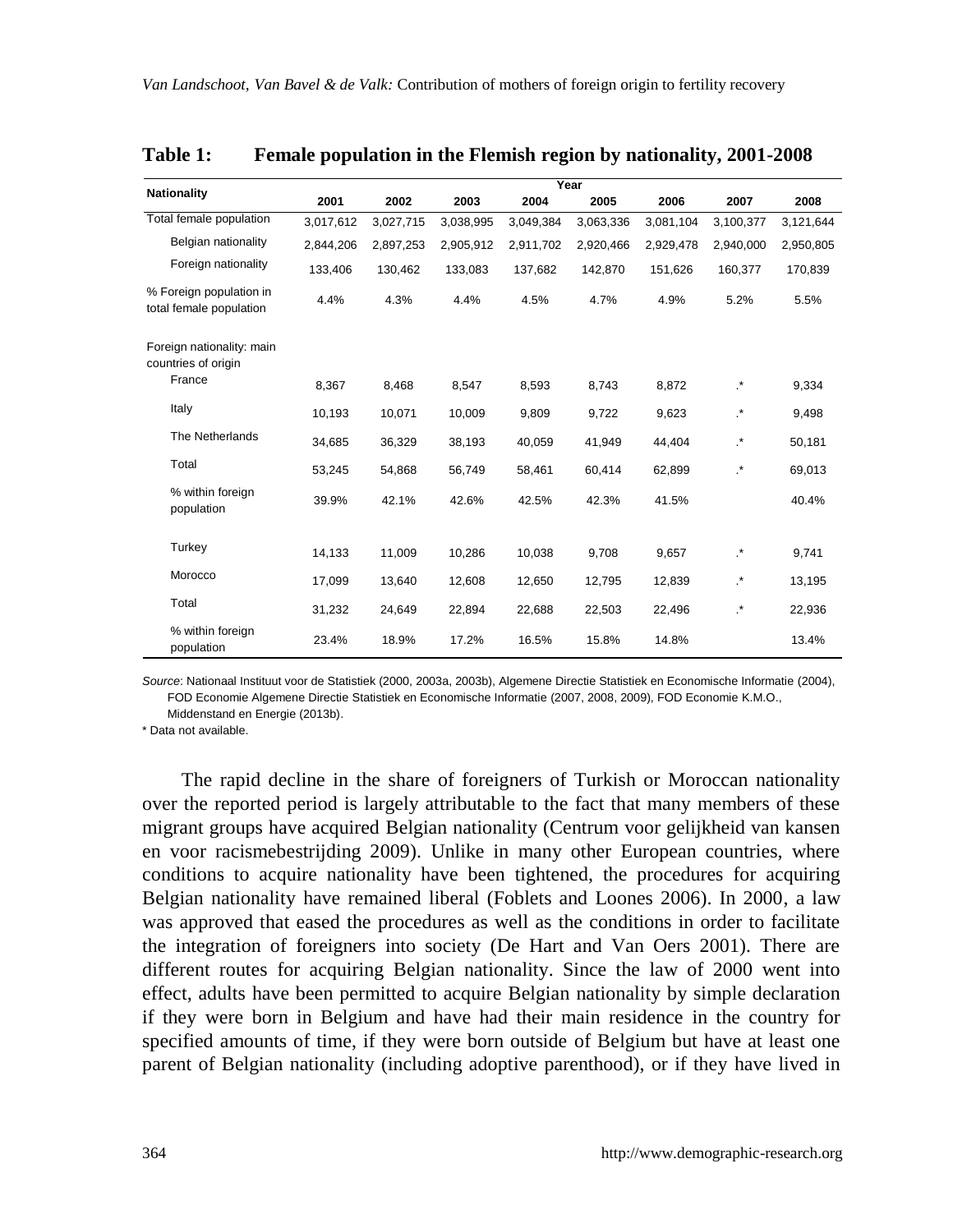Belgium for at least seven years and are legally entitled to permanent residence. People who have had their main residence in Belgium for at least three years may be granted Belgian nationality by naturalization as well. Finally, an individual may acquire nationality through marriage to a Belgian citizen after living with the partner between six months and three years, depending on specific conditions. Unlike in many other European countries, all these procedures for acquiring nationality are available free of charge (see Belgische Federale Overheidsdiensten 2012 for all legal details).

Key to our study is the fact that Belgian residents of foreign origin (those who were born outside of Belgium are called the first generation, while those who were born in Belgium to foreign-born parents are called the second generation) who have obtained the Belgian nationality are not visible in the statistics. Since the statistics are based on nationality only, those who have acquired Belgian nationality are simply counted as Belgian nationals.

Previous work on the impact of migration on fertility and the ways in which migrants contribute to the aggregate fertility rates across Europe has shown that fertility is generally higher among migrants than among the native population. Nevertheless, although the share in the total number of births attributable to migrants has increased, the net effect of their higher fertility on period fertility has been found to be small (Sobotka 2008). The results of these studies indicated that period total fertility in the country of residence would have been between 0.05 and 0.10 lower in the absence of births to the migrant population (see also Héran and Pison 2007, Toulemon, Pailhé, and Rossier 2008).

### **3. Data and methods**

In this study, we focused on the contribution of fertility by women of migrant origin by making a distinction between (a) women who had always been Belgian nationals (native Belgian women), (b) women of foreign origin who acquired Belgian nationality later in life, and (c) women of foreign nationality. We aim to calculate age-specific fertility rates by the origins of the mothers. However, while we have information on the number of births by the original nationality, we lack data with sufficient detail for the population at risk; i.e., for the denominator of the fertility rates. Given this limitation, we chose to use two different methods to analyze the contribution of women of foreign origin. First, we analyzed how both the absolute number and the share of births evolved by nationality group between 2001 and 2008. Second, we followed the approach introduced by Van Bavel and Bastiaenssen (2006) of indirectly estimating the impact of the population of foreign origin on fertility trends.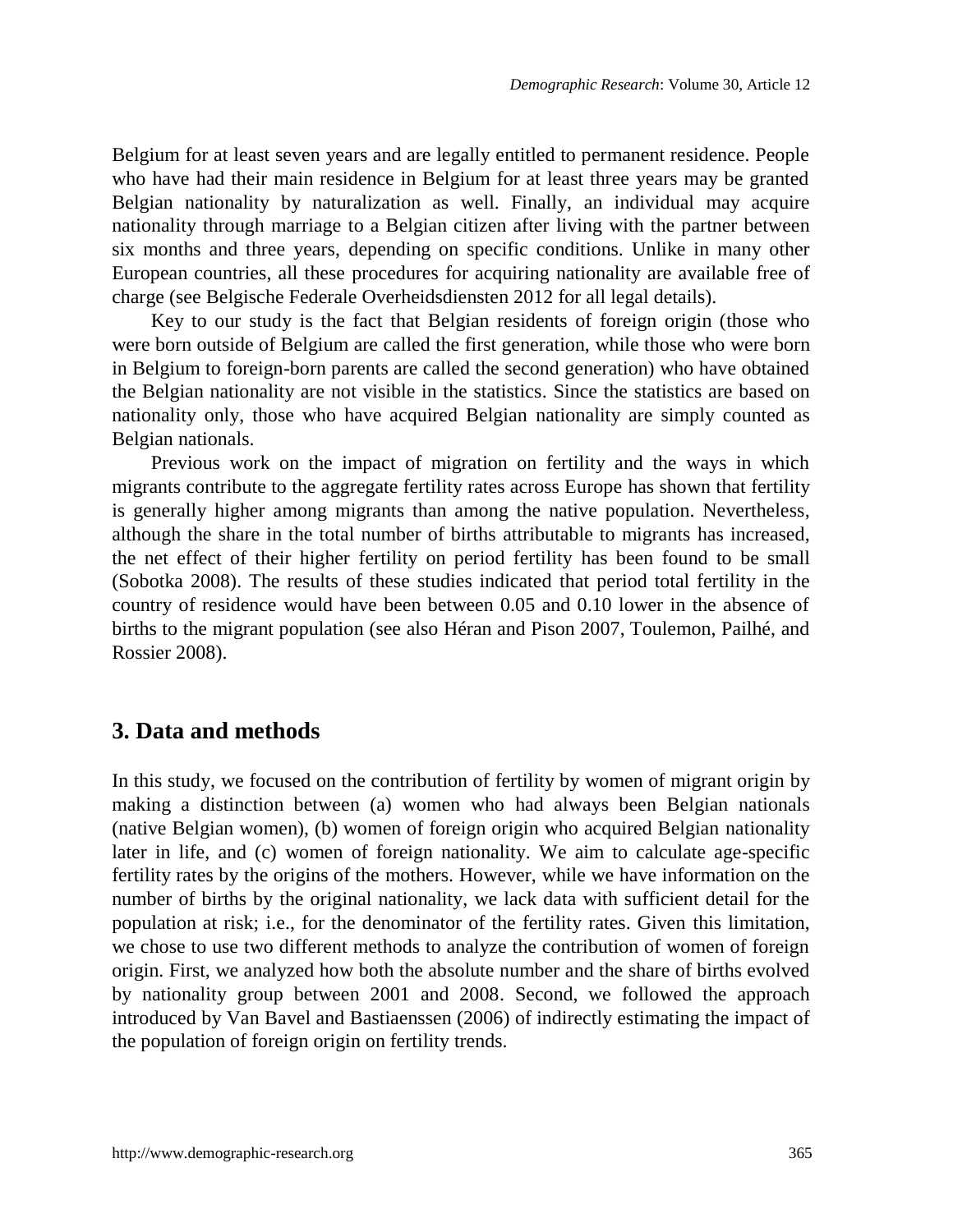For the numerators of age-specific fertility rates, we took the number of births by the original nationality of the mother from the Ikaros database compiled by Kind  $\&$ Gezin, the official Flemish Family and Child Care Agency. This agency registers key information on all births, linking their records to the births in the national population register, and thus covers all of the births in the Flemish region (Van Bavel and Bastiaenssen 2006).

For the denominators, we lack information on original nationality. To analyze the contribution to period fertility of births to women who acquired Belgian nationality, we calculated the actual fertility rates (equation 1) and compared these rates with virtual fertility rates (equation 2). The latter are the counterfactual fertility rates we would have observed if women who acquired Belgian nationality had been included in the population at risk, but had not given birth in the period under study. To the extent that the trend in the virtual fertility rates resembles the actual fertility rates, we may conclude that fertility would have recovered even without the births to women who acquired Belgian nationality.

*Actual age-specific fertility of Belgian women = +* (1)

On the right hand side of the first equation, the numerator of the left term includes births to women who were lifelong Belgian nationals (native Belgian women). The numerator of the right term includes births to women who were of foreign origin, but who later acquired Belgian nationality. For the denominator, we lack this information. We will therefore calculated virtual fertility rates by leaving out the numbers of births to women who acquired Belgian nationality; i.e., setting the numerator of the last term in equation (1) equal to zero (see equation 2), and comparing these rates with the observed rates for Belgian women. The virtual fertility rates for native Belgian women were calculated as follows:



#### **4. Results**

Table 2 provides an overview of the PTFR between 2001 and 2008 in the Flemish region based on our calculations. For reasons of comparison, we also chose to include relevant information derived from Statistics Belgium. The PTFR for the total female

designed to a control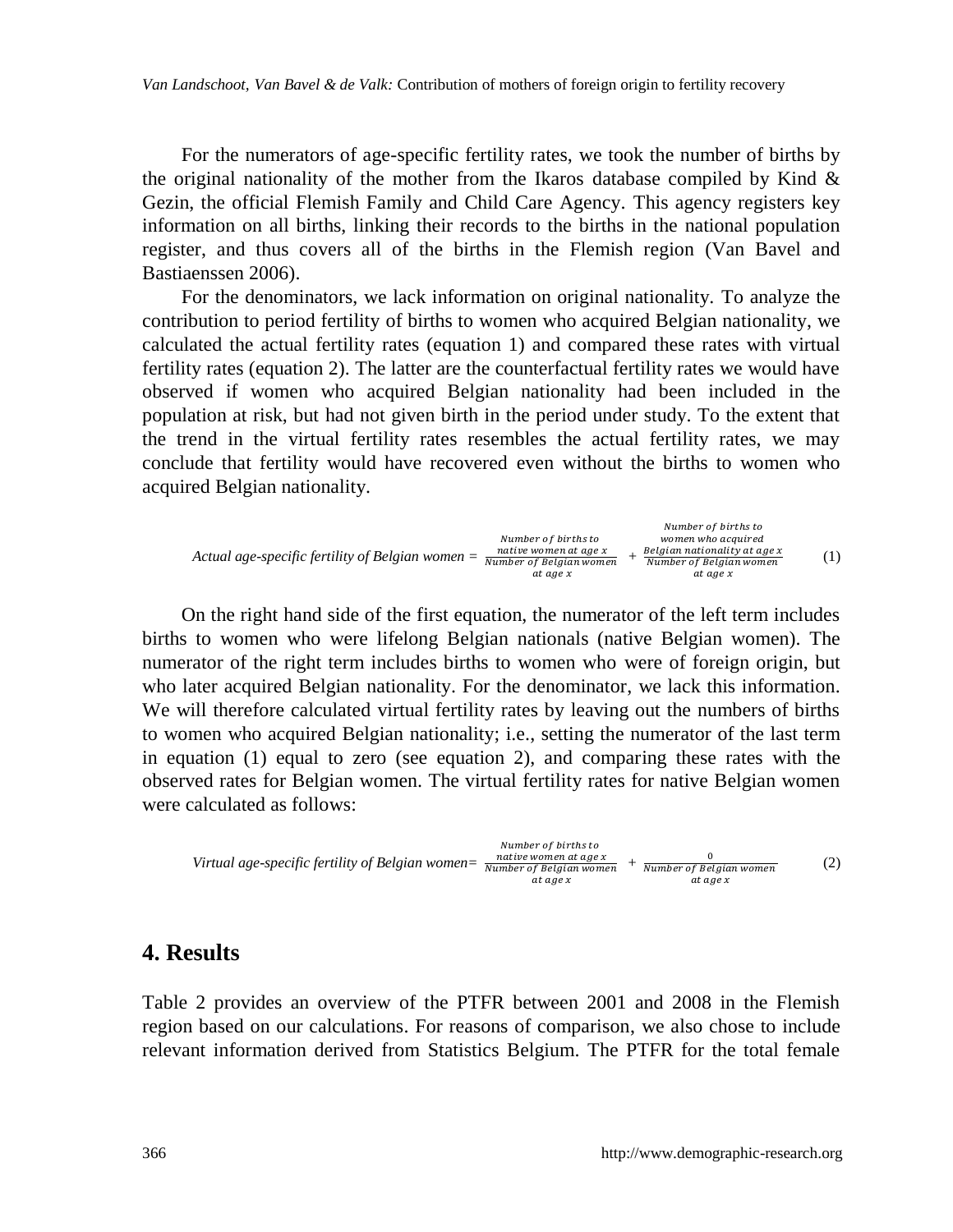population increased by 0.29 children between 2001 (1.52) and 2008 (1.81), indicating a revival of fertility  $4$ .

|                             | Year |      |      |      |      |      |      |      | <b>Differences</b> |
|-----------------------------|------|------|------|------|------|------|------|------|--------------------|
| <b>Nationality</b>          | 2001 | 2002 | 2003 | 2004 | 2005 | 2006 | 2007 | 2008 | 2008-2001          |
| Belgian <sup>'</sup><br>(1) | 1.43 | 1.45 | 1.47 | 1.54 | 1.59 | 1.62 | 1.65 | 1.71 | $+0.28$            |
| Foreign<br>(2)              | 2.93 | 2.95 | 2.99 | 3.12 | 3.00 | 3.02 | 3.02 | 2.92 | $-0.01$            |
| (3)<br>Total population     | 1.52 | 1.54 | 1.56 | 1.64 | 1.68 | 1.72 | 1.75 | 1.81 | $+0.29$            |
| PTFR*                       | 1.56 | 1.56 | 1.58 | 1.65 | 1.70 | 1.74 | 1.77 | 1.82 | $+0.26$            |
| $(3) - (1)$                 | 0.09 | 0.09 | 0.09 | 0.10 | 0.09 | 0.10 | 0.10 | 0.10 | $+0.01$            |

#### **Table 2: Period total fertility rates in the Flemish region by nationality, 2001-2008**<sup>5</sup>**,**<sup>6</sup>

*Source*: Kind & Gezin, *Ikaros* and Statistics Belgium. Authors' calculations.

\* PTFR calculated by Statistics Belgium.

We also found a difference between the women of Belgian nationality and the women of foreign nationality (Table 2): the latter group had higher overall fertility rates and started their childbearing earlier in all of the years (shown by the age-specific fertility rates in Figure 1). Over time, the PTFR among Belgian women increased constantly, by 0.28 children overall; while it declined by 0.01 children among women of foreign nationality. Among this latter group, a decrease of 0.10 children between 2007 and 2008 was preceded by an increase of 0.19 children from 2.93 in 2001 to 3.12 in 2004. Nevertheless, the impact of births among women of foreign nationality on the PTFR was rather limited, as the rate would have been about one-tenth of a child lower without women of foreign nationality (last row and column Table 2).

 $\overline{a}$ 

<sup>4</sup> Table 2 indicates that even though we used two different data sources for calculating the fertility rates, our results differ negligibly from the calculations of Statistics Belgium.

<sup>&</sup>lt;sup>5</sup> Stillborn babies and adopted children were not included in the analyses.

<sup>6</sup> Births to women who had been Belgian nationals, but who acquired another nationality before giving birth, were not included in the analyses.

<sup>&</sup>lt;sup>7</sup> Including native women and women who acquired Belgian nationality.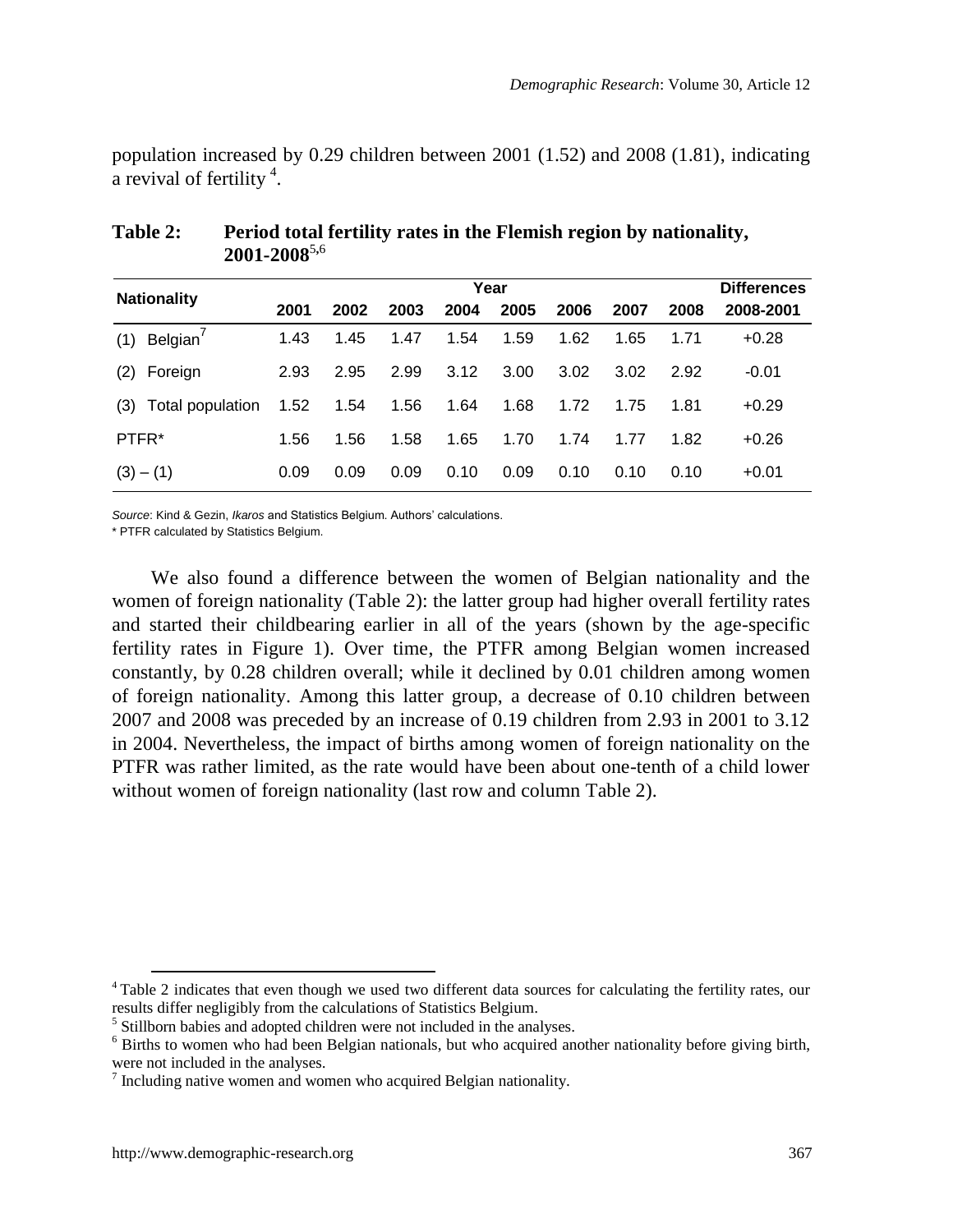**Figure 1: Age-specific fertility rates in the Flemish region, 2001-2008** 



# **a) Belgian nationality**

*Source*: Kind & Gezin, *Ikaros* and Statistics Belgium. Authors' calculations.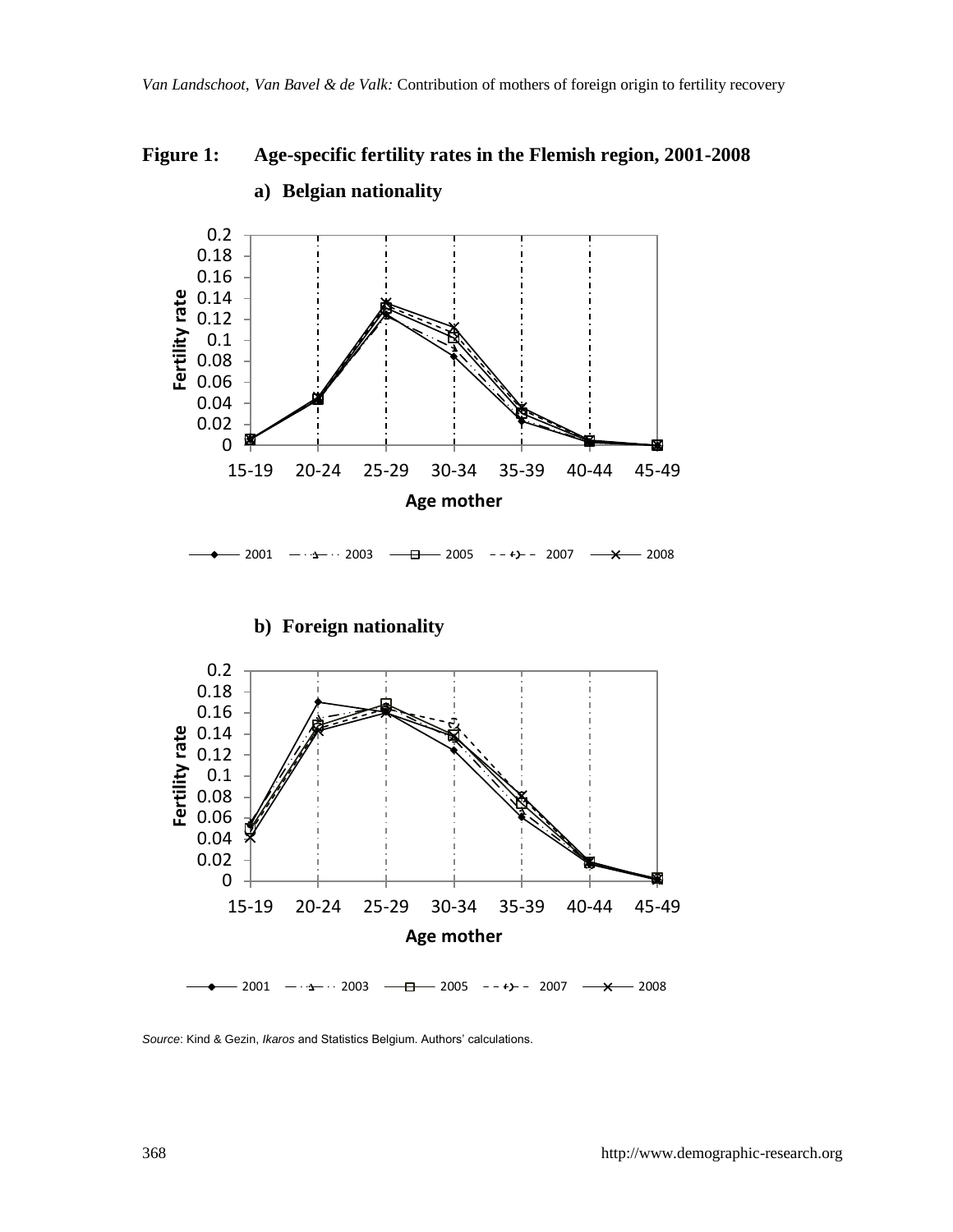An overview of the evolution of the absolute numbers and proportions of births among the three groups distinguished in our study (native Belgian women, women who acquired Belgian nationality, and women of foreign nationality) by region of origin (EU27<sup>8</sup>, Western non-EU27<sup>9</sup> and non-Western<sup>10</sup>) is provided in Table 3. Whereas the relative share of births to native Belgian women declined between 2001 and 2008 (from 84% to 80%), the relative contribution of births to women of foreign origin increased by 2.5% among women who acquired Belgian nationality, and by 2.1% among women of foreign nationality. The distinction by region by the (original) nationalities of the mothers shows the particular importance of women of a non-Western (original or current) nationality in the observed increase. The absolute number of babies increased by 1,755 among the non-Western women who had acquired Belgian nationality. Among the non-Western foreigners, there were 1,323 more births in 2008 than in first year of the observation period. Together, they accounted for an increase of three percentage points. The increase in the relative weight in the total number of births among the women of foreign origin suggests that their childbearing activity may have indeed contributed to the recovery in fertility rates in the studied period.

 $\overline{a}$ 

<sup>&</sup>lt;sup>8</sup> EU27: Bulgaria, Cyprus, Denmark, Germany, Estonia, Finland, France, Greece, Hungary, Ireland, Italy, Latvia, Lithuania, Luxembourg, Malta, the Netherlands, Austria, Poland, Portugal, Romania, Slovakia, Slovenia, Spain, Czech Republic, the United Kingdom, Sweden.

<sup>9</sup> Western non-EU27: Albania, Australia, Bosnia-Herzegovina, Canada, the United States of America, Gibraltar, Iceland, Japan, Yugoslavia, Kosovo, Croatia, Macedonia, Moldova, Monaco, New Zealand, Norway, Ukraine, Russia, Son Marino, Serbia/Montenegro, Belarus, Switzerland.

<sup>&</sup>lt;sup>10</sup> Non-Western: All other countries.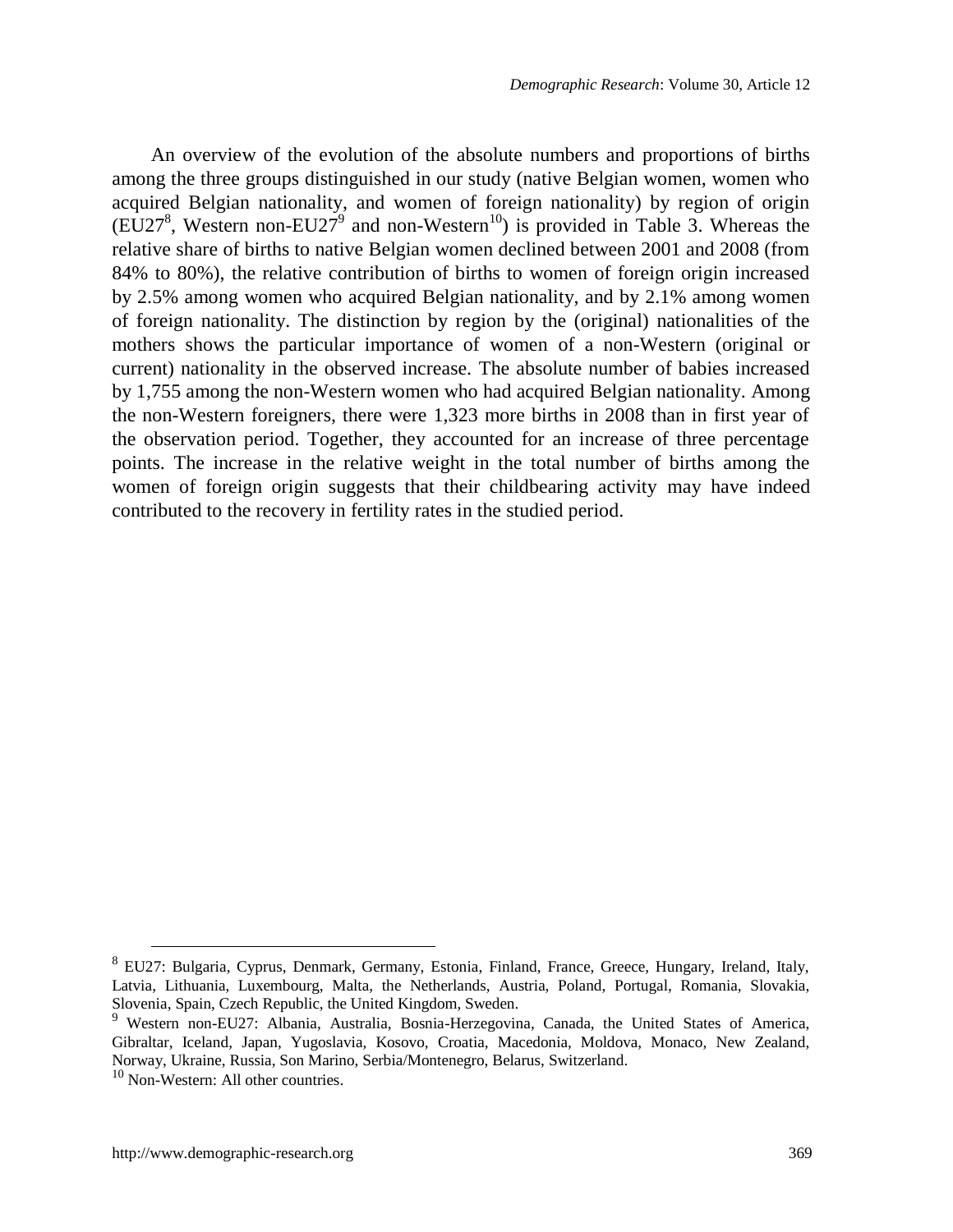|                                |             |            |        |        |        |        | Year   |        |        |         |           |
|--------------------------------|-------------|------------|--------|--------|--------|--------|--------|--------|--------|---------|-----------|
| <b>Nationality</b>             |             |            | 2001   | 2002   | 2003   | 2004   | 2005   | 2006   | 2007   | 2008    | 2008-2001 |
| Belgian                        |             | # births   | 52,070 | 52,477 | 52,909 | 54,968 | 56,346 | 57,368 | 57,838 | 59,681  | $+7,611$  |
|                                |             | % of total | 87.9%  | 87.7%  | 87.4%  | 87.0%  | 87.3%  | 86.6%  | 85.9%  | 85.8%   | $-2.1%$   |
|                                |             |            |        |        |        |        |        |        |        |         |           |
| Of which:                      |             | # births   | 49,755 | 49,831 | 49,871 | 51,631 | 52,657 | 53,462 | 53,704 | 55,339  | $+5,584$  |
| - Native                       |             | % of total | 84.0%  | 83.3.% | 82.4%  | 81.7%  | 81.5%  | 80.7%  | 79.8%  | 79.6%   | $-4.4%$   |
|                                |             |            |        |        |        |        |        |        |        |         |           |
| - Acquired                     | Total       | # births   | 2,315  | 2,646  | 3,038  | 3,337  | 3,689  | 3,906  | 4,134  | 4,342   | $+2,027$  |
|                                |             | % of total | 3.9%   | 4.4%   | 5.0%   | 5.3%   | 5.7%   | 5.9%   | 6.1%   | 6.2%    | $+2.5%$   |
|                                | Of which    | # births   | 337    | 359    | 333    | 348    | 359    | 410    | 393    | 398     | $+61$     |
|                                | <b>EU27</b> | % of total | 0.6%   | 0.6%   | 0.6%   | 0.6%   | 0.6%   | 0.6%   | 0.6%   | 0.6%    | 0.0%      |
|                                | Western     | # births   | 79     | 92     | 130    | 140    | 192    | 178    | 234    | 290     | $+211$    |
|                                | non-EU27    | % of total | 0.1%   | 0.2%   | 0.2%   | 0.2%   | 0.3%   | 0.3%   | 0.9%   | 0.4%    | $+0.3%$   |
|                                | Non-        | # births   | 1,899  | 2,195  | 2,575  | 2.849  | 3,138  | 3,318  | 3,507  | 3,654   | $+1,755$  |
|                                | Western     | % of total | 3.2%   | 3.7%   | 4.3%   | 4.5%   | 4.9%   | 5.0%   | 5.2%   | 5.3%    | $+2.1%$   |
|                                |             |            |        |        |        |        |        |        |        |         |           |
| Foreign                        | Total       | # births   | 7,178  | 7,343  | 7,598  | 8,201  | 8,225  | 8,854  | 9,460  | 9,863   | $+2,685$  |
|                                |             | % of total | 12.1%  | 12.3%  | 12.6%  | 13.0%  | 12.7%  | 13.4%  | 14.1%  | 14.2%   | $+2.1%$   |
|                                | Of which    | # births   | 2,110  | 2,263  | 2,364  | 2,527  | 2,554  | 2,719  | 2,907  | 3,071   | $+961$    |
|                                | <b>EU27</b> | % of total | 3.6%   | 3.8%   | 3.9%   | 4.0%   | 4.0%   | 4.1%   | 4.3%   | 4.4%    | $+0.8%$   |
|                                | Western     | # births   | 1,072  | 1,052  | 1,009  | 1,044  | 1,038  | 1,081  | 1,186  | 1,169   | $+97$     |
|                                | non-EU27    | % of total | 1.8%   | 1.8%   | 1.7%   | 1.7%   | 1.6%   | 1.6%   | 1.8%   | 1.7%    | $-0.1%$   |
|                                | Non-        | # births   | 3,901  | 3,942  | 4,116  | 4,489  | 4,468  | 4,814  | 5,055  | 5,224   | $+1,323$  |
|                                | Western     | % of total | 6.6%   | 6.6%   | 6.8%   | 7.1%   | 6.9%   | 7.3%   | 7.5%   | 7.5%    | $+0.9%$   |
|                                |             | # births   | 95     | 86     | 109    | 141    | 165    | 240    | 312    | 399     | $+304$    |
|                                | Others      | % of total | 0.2%   | 0.1%   | 0.2%   | 0.2%   | 0.3%   | 0.4%   | 0.5%   | 0.6%    | $+0.4%$   |
|                                |             |            |        |        |        |        |        |        |        |         |           |
| <b>TOTAL</b><br>Total # births |             | 59,248     | 59,820 | 60,507 | 63,169 | 64,571 | 66,222 | 67,298 | 69,544 | +10,296 |           |

### **Table 3: Absolute number and proportion of births in the Flemish region by current nationality, 2001-2008**

*Source*: Kind & Gezin, Ikaros. Authors' calculations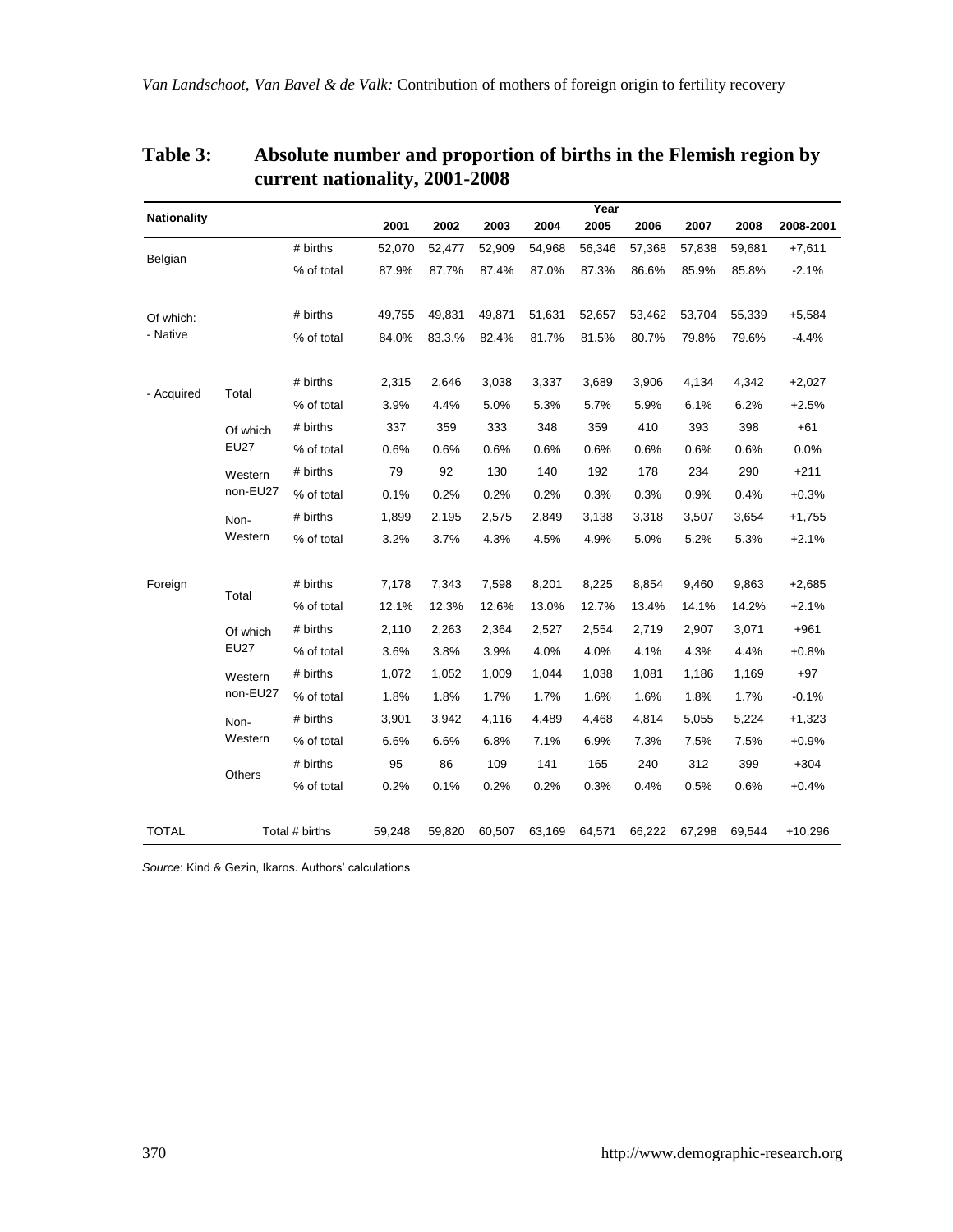Given the challenges we face in calculating fertility rates for the relevant subgroups, we reported virtual fertility rates in Figure 2 in order to examine whether the same recovery could be observed in these rates as was found in the actual data. In the counterfactual case, in which women of foreign origin who acquired Belgian nationality had no children in the research period, fertility would still have recovered as observed in the actual fertility rates. The virtual fertility rates (Figure 2), including only the births to native Belgian women, showed a recovery of almost the same magnitude as the actual fertility rates. As was mentioned above, the period fertility for all women of Belgian nationality increased from 1.43 in 2001 to 1.71 in 2008, or 19.6%. Meanwhile, the virtual total fertility rate increased from 1.36 in 2001 to 1.60 in 2008, or 17.6%. Moreover, virtual fertility rose in the 25-29 age group, and increased to an even greater extent in the 30-34 age group. These findings therefore indicate that the revival of total period fertility is not entirely attributable to the contribution of births among women of foreign origin, since fertility also increased markedly among native Belgian women, and especially among women aged 30 or older.

#### **Figure 2: Contribution of native Belgian women to the age-specific fertility rates of all Belgian nationals in the Flemish region, 2001-2008**



*Source*: Kind & Gezin, *Ikaros* and Statistics Belgium. Authors' calculations.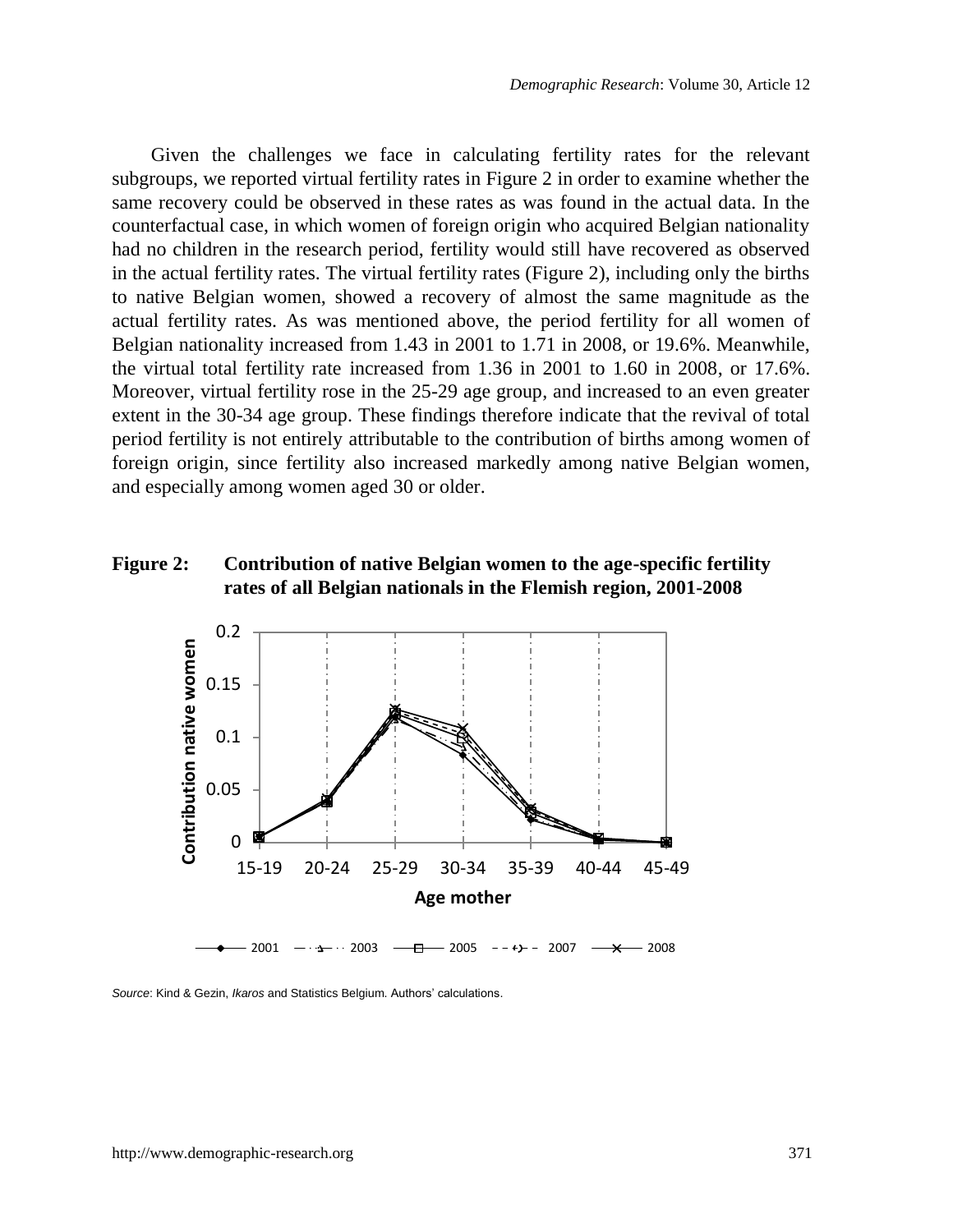### **5. Summary and discussion**

In this paper, we analyzed the extent to which births to women of foreign origin were responsible for the recent recovery of period total fertility in the Belgian region of Flanders. We did so by expanding our investigation of this issue to include all women of foreign origin, regardless of whether they had a foreign nationality or acquired Belgian nationality. Previous studies have often assigned the latter group to the native population, which may have led to an underestimation of the contribution to total fertility of births to migrant women. Because of the limitations of the Belgian data, it was only possible to distinguish between the original and the current nationality of each mother for the numerators of fertility rates. We therefore applied two additional complementary analytical strategies. First, we analyzed how the relative weight in the total number of births evolved for the different nationality groups between 2001 and 2008. Second, we calculated counterfactual fertility rates in order to analyze whether fertility would have recovered even without the births to women who had acquired Belgian nationality.

In line with data from Statistics Belgium, our analyses indeed showed an increase in fertility between 2001 and 2008 in the Flemish region. The PTFR among the total female population increased from 1.52 in 2001 to 1.81 in 2008. A distinction between women of Belgian and of foreign nationality clearly showed a recovery of the PTFR among women of Belgian nationality, despite the higher overall PTFR among women of foreign nationality. The PTFR would have been only about one-tenth of a child lower if women of foreign nationality had been excluded.

Furthermore, our findings indicated that the share of births to native women decreased by around 4% in the period studied. Births to women who had acquired Belgian nationality and births to women of foreign nationality equally contributed to the increase. The results also showed, however, that births to women from non-Western countries (as indicated by their current or original nationality) accounted for much of this growth.

Second, we used an approach that enabled us to assess indirectly the impact of births to women of foreign origin by calculating virtual fertility rates that simulate the fertility rates that would have been observed if the women who acquired Belgian nationality had not given birth. Our analyses showed that fertility would also have recovered without the births to women who acquired Belgian nationality. Thus, to a large extent the recovery of period fertility in the Flemish region can be explained by increased fertility among native Belgian women, and in particular by increased fertility among those who were aged 30 or older.

This study clearly has a number of limitations. First, we did not analyze the timing of fertility. Second, our analysis has a rather broad geographic scope: our results are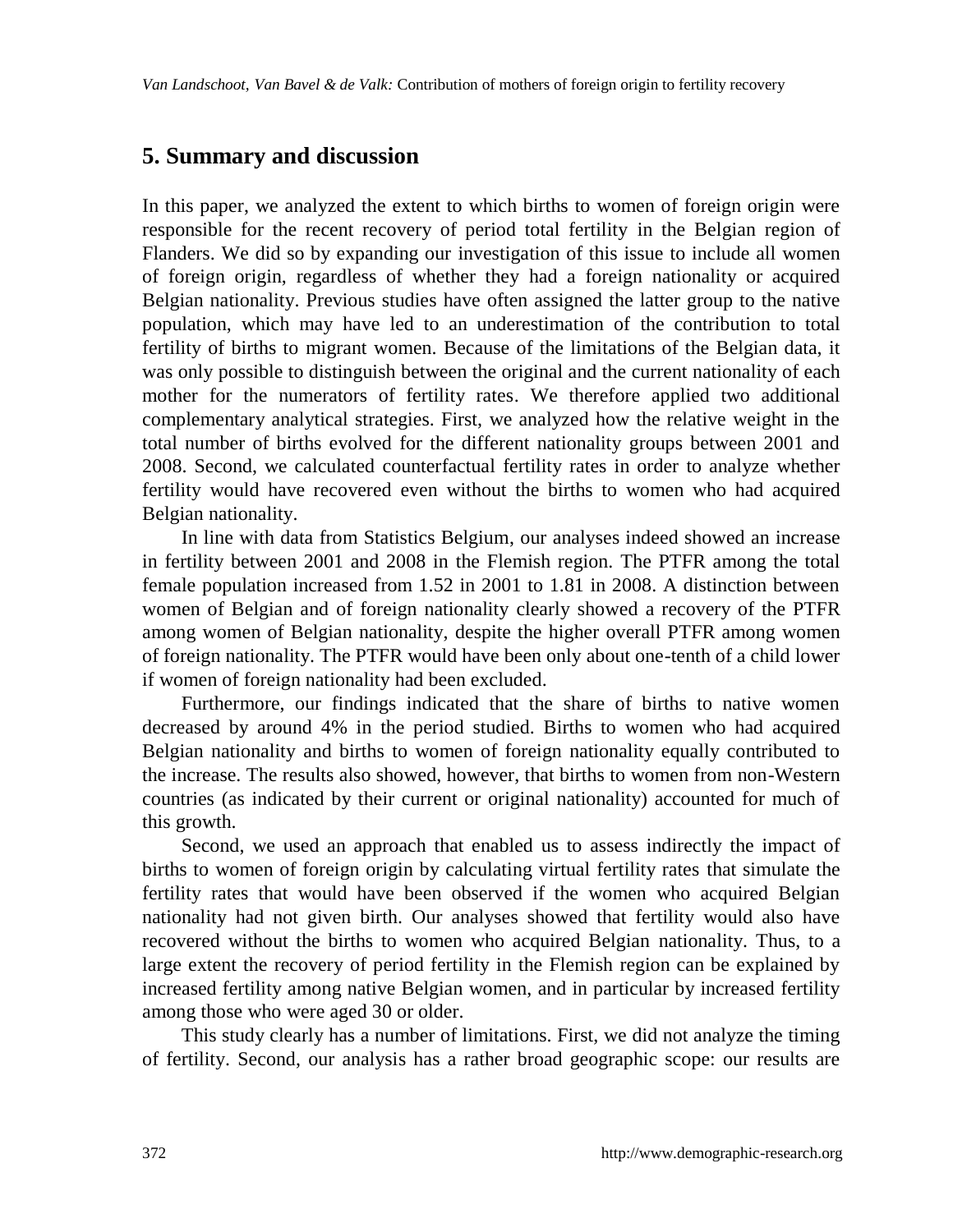averages for the entire region of Flanders. Given the fact that migrants are typically concentrated in cities, we may assume that there are differences between urban and rural areas in terms of the relative contributions of births to women of foreign origin. We were also unable to distinguish between members of different nationality groups, or between women of the first and second generations. Future research should examine differences in fertility rates between geographic areas, generations of migrants, and migrant origin groups.

Our findings need to be interpreted with some caution. For the stock statistics of women of Belgian nationality, we have no way of distinguishing between native Belgian women and those who acquired Belgian nationality. Overall, the data from Statistics Belgium indicate a negative net migration rate among women of Belgian nationality (FOD Economie K.M.O., Middenstand en Energie 2013c). Nevertheless, we know that the number of women who have acquired Belgian nationality has been increasing, and, in line with this finding, our results showed that the relative weight of births to the latter group increased in the total number of births. If these births are excluded when calculating the virtual rates, an increasing gap between the (lower) virtual fertility rates and the (higher) actual rates emerges. Therefore, the fact that the virtual rates show a recovery similar to that of the actual rates is reassuring for our conclusion that the fertility recovery is mainly attributable to births to native Belgian women.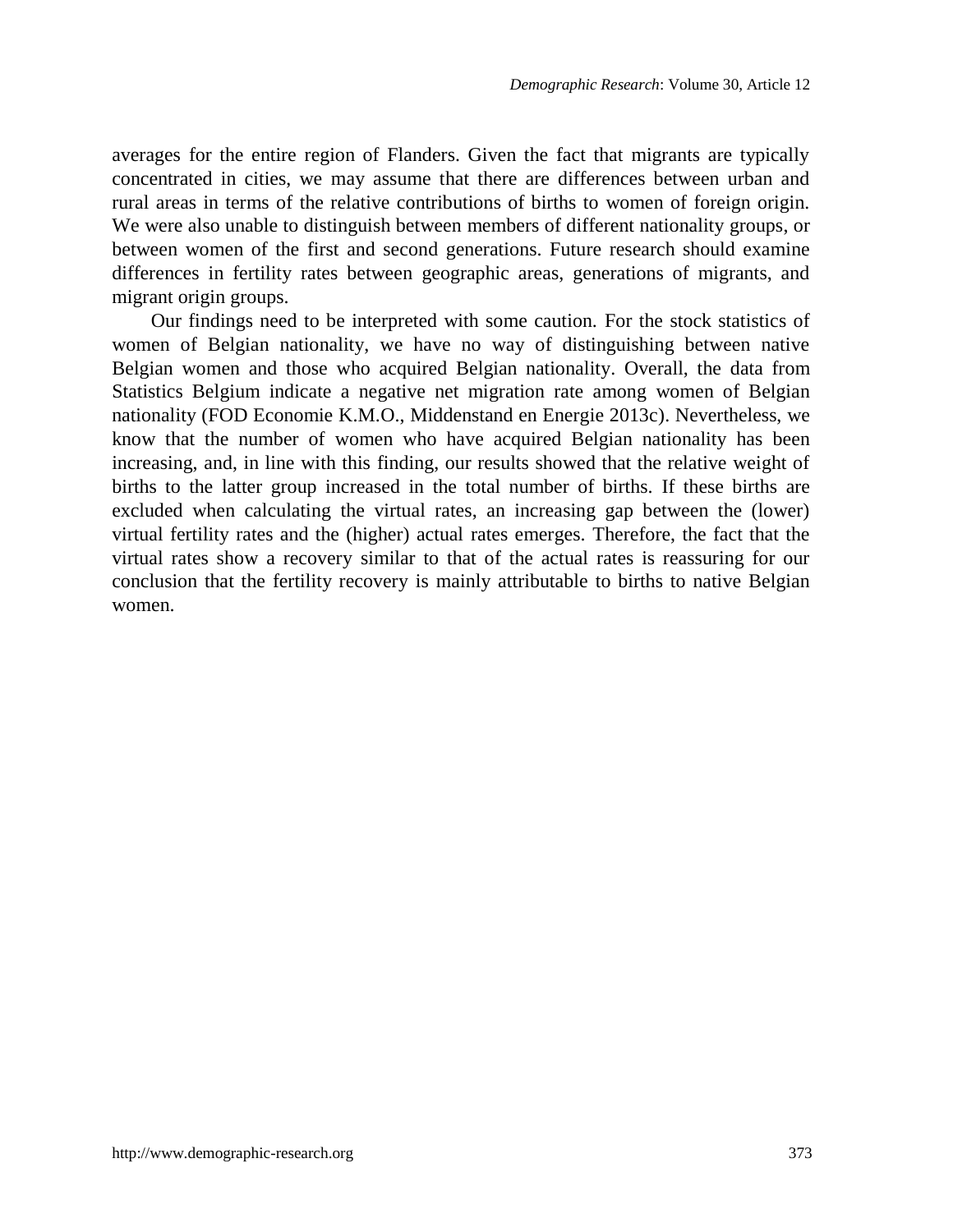### **References**

- Algemene Directie Statistiek en Economische Informatie (2004). Bevolking en huishoudens: Buitenlandse bevolking op 1.1.2004. Brussels: Algemene Directie Statistiek en Economische Informatie.
- Algemene Directie Statistiek en Economische Informatie (2007). Bevolking en huishoudens: Buitenlandse bevolking op 1.1.2005. Brussels: Algemene Directie Statistiek en Economische Informatie.
- Algemene Directie Statistiek en Economische Informatie (2008). Bevolking en huishoudens: Buitenlandse bevolking op 1.1.2006. Brussels: Algemene Directie Statistiek en Economische Informatie.
- Algemene Directie Statistiek en Economische Informatie (2009). Bevolking en huishoudens: Totale en Belgische bevolking op 1.1.2007. Brussels: Algemene Directie Statistiek en Economische Informatie.
- Belgische Federale Overheidsdiensten (2012). Hoe kunt u de Belgische nationaliteit verkrijgen? [electronic resource]. Brussels: Belgische Federale Overheidsdiensten. <http://www.belgium.be/nl/familie/identiteit/nationaliteit/>
- Centrum voor gelijkheid van kansen en voor racismebestrijding (2009). Migratie: Jaarverslag 2008. Brussels: Centrum voor gelijkheid van kansen en voor racismebestrijding.
- Centrum voor gelijkheid van kansen en voor racismebestrijding (2012). Migratie en migrantenpopulaties in België [electronic resource]. Brussels: Centrum voor gelijkheid van kansen en voor racismebestrijding. [http://www.diversiteit.be/?action=publicatie\\_detail&id=157&thema=4](http://www.diversiteit.be/?action=publicatie_detail&id=157&thema=4)
- Coleman, D. (2006). Immigration and Ethnic Change in Low-Fertility Countries: A third Demographic Transition. *Population and Development Review* 32(3): 401- 446. [doi:10.1111/j.1728-4457.2006.00131.x](http://dx.doi.org/10.1111/j.1728-4457.2006.00131.x)
- de Hart, B., and van Oers, R. (2001). European trends in nationality law. In: Bauböck, R., Ersbøll, E., Groenendijk, K., and Waldrauch, H. (eds.). *Acquisition and Loss of Nationality, Volume 1: Comparative Analyses*. Amsterdam: Amsterdam University Press: 317 – 357.
- Foblets, M.-C., and Loones, S. (2006). Belgium. In: Bauböck, R., Ersbøll, E., Groenendijk, K., and Waldrauch, H. (eds.). *Acquisition and Loss of Nationality, Volume 2: Policies and Trends in 15 European Countries: Country Analyses*. Amsterdam: Amsterdam University Press: 63 – 104.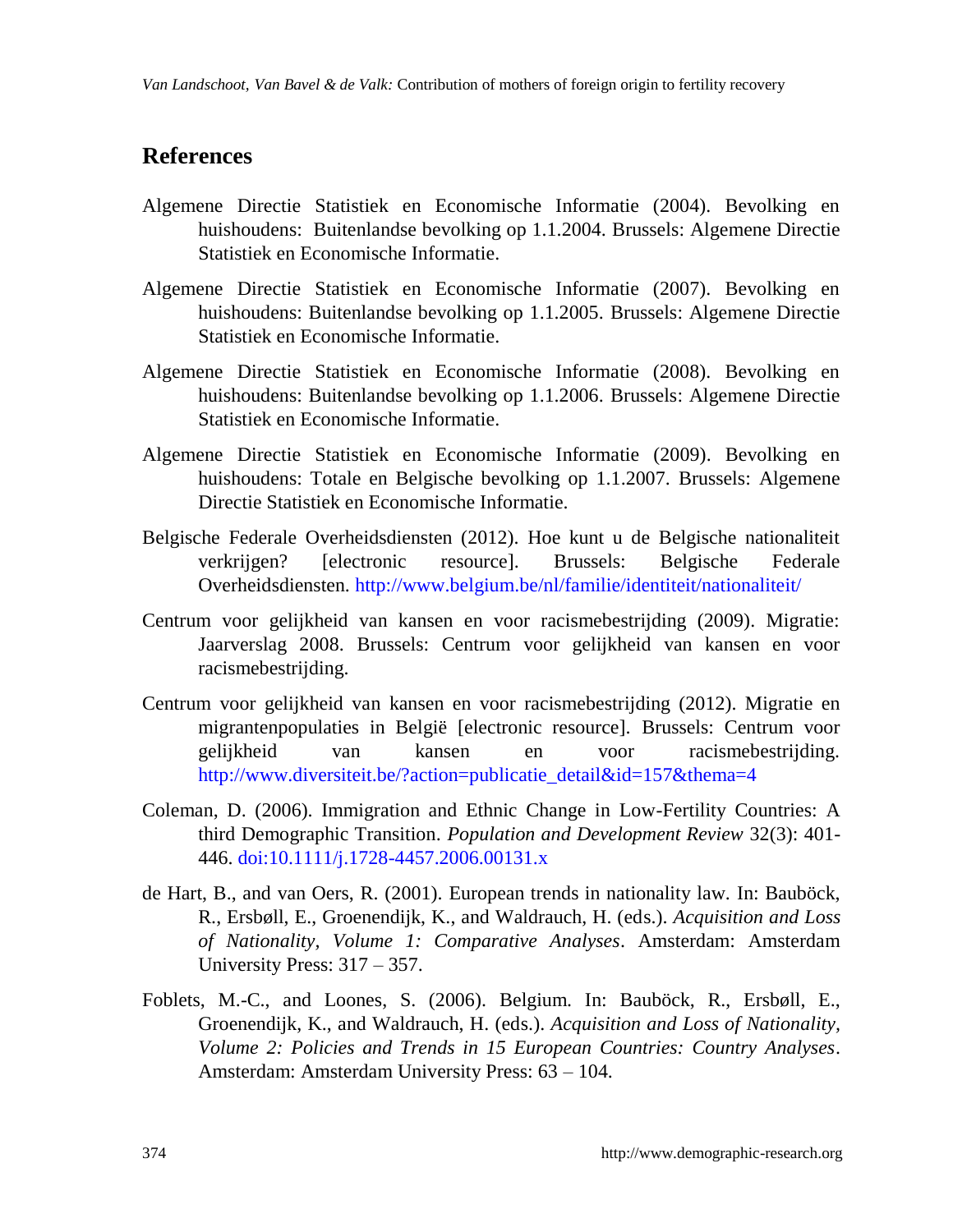- FOD Economie K.M.O., Middenstand en Engergie (2012). Bevolking Internationale migraties van Belgen en vreemdelingen (1948-2010) [electronic resource]. Brusselss: Belgian Federal Government. [http://statbel.fgov.be/nl](http://statbel.fgov.be/nl/modules/publications/statistiques/bevolking/downloads/bevolking_-_internationale_migratie.jsp) [/modules/publications/statistiques/bevolking/downloads/bevolking\\_-](http://statbel.fgov.be/nl/modules/publications/statistiques/bevolking/downloads/bevolking_-_internationale_migratie.jsp) [\\_internationale\\_migratie.jsp](http://statbel.fgov.be/nl/modules/publications/statistiques/bevolking/downloads/bevolking_-_internationale_migratie.jsp)
- FOD Economie K.M.O., Middenstand en Energie (2013a). Bevolking per nationaliteit, geslacht, leeftijdsgroepen op 1/1/2008 [electronic resource]. Brusselss: Belgian Federal Government. [http://statbel.fgov.be/nl/modules/publications/statistiques/](http://statbel.fgov.be/nl/modules/publications/statistiques/bevolking/Bevolking_nat_geslacht_leeftijdsgroepen.jsp) [bevolking/Bevolking\\_nat\\_geslacht\\_leeftijdsgroepen.jsp](http://statbel.fgov.be/nl/modules/publications/statistiques/bevolking/Bevolking_nat_geslacht_leeftijdsgroepen.jsp)
- FOD economie K.M.O., Middenstand en Energie (2013b). Bevolking Loop van de bevolking (1988-2007) [electronic resource]. Brusselss: Belgian Federal Government. [http://economie.fgov.be/nl/modules/publications/statistiques/](http://economie.fgov.be/nl/modules/publications/statistiques/bevolking/Loop_bevolking_1988-2007.jsp) [bevolking/Loop\\_bevolking\\_1988-2007.jsp](http://economie.fgov.be/nl/modules/publications/statistiques/bevolking/Loop_bevolking_1988-2007.jsp)
- Fokkema, T., de Valk, H.A.G., de Beer, J., and van Duin, C. (2008). The Netherlands: Childbearing within the context of a "Poldermodel" society. *Demographic Research* 19(21): 743–794. [doi:10.4054/DemRes.2008.19.21](http://dx.doi.org/10.4054/DemRes.2008.19.21)
- Goldstein, J.R., Sobotka, T., and Jasilioniene, A. (2009). The End of "Lowest-Low" Fertility? *Population and Development Review* 35(4): 663–699. [doi:10.1111/](http://dx.doi.org/10.1111/j.1728-4457.2009.00304.x) [j.1728-4457.2009.00304.x](http://dx.doi.org/10.1111/j.1728-4457.2009.00304.x)
- Héran, F., and Pison, G. (2007). Two children per woman in France in 2006: are immigrants to blame? *Population & Societies* March 2007 (432): 2–5. http://www.ined.fr/fichier/t\_publication/1242/publi\_pdf2\_pesa432.2.pdf
- Kohler, H.-P., Billari, F.C., and Ortega, J.A. (2002). The Emergence of Lowest-Low Fertility in Europe During the 1990s. *Population and Development Review* 28(4): 641–680. [doi:10.1111/j.1728-4457.2002.00641.x](http://dx.doi.org/10.1111/j.1728-4457.2002.00641.x)
- Nationaal Instituut voor de Statistiek (2001). Bevolking en huishoudens: Buitenlandse bevolking op 1.1.2001. Brusselss: Nationaal Instituut voor de Statistiek.
- Nationaal Instituut voor de Statistiek (2003a). Bevolking en huishoudens: Buitenlandse bevolking op 1.1.2002. Brusselss: Nationaal Instituut voor de Statistiek.
- Nationaal Instituut voor de Statistiek (2003b). Bevolking en huishoudens: Buitenlandse bevolking op 1.1.2003. Brusselss: Nationaal Instituut voor de Statistiek.
- Sobotka, T. (2004). Postponement of Childbearing and Low Fertility in Europe. [PhD Thesis]. Groningen: Rijksuniversiteit Groningen, Ruimtelijke Wetenschappen.